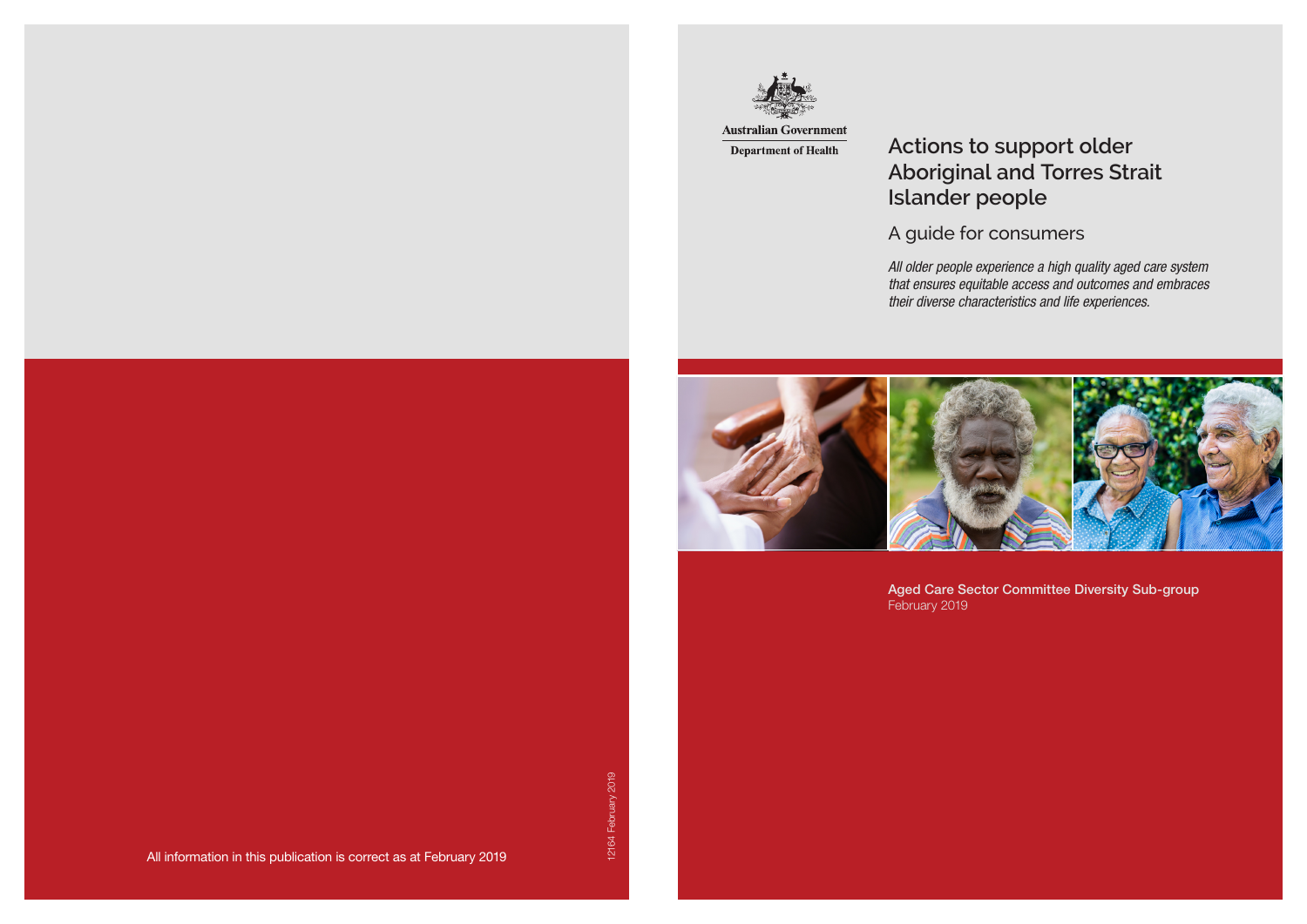Actions to support older Aboriginal and Torres Strait Islander people February 2019

Publications Number: 12164

Creative Commons Licence - Attribution-NonCommercial-NoDerivatives CC BY-NC-ND



© 2019 Commonwealth of Australia as represented by the Department of Health

This publication is licensed under the Creative Commons Attribution-NonCommercial–No Derivatives 4.0 International Public License ("Licence") available from:

creativecommons.org/licenses/by-nc-nd/4.0/legalcode.

You must read and understand the Licence before using and sharing this publication.

#### Sharing

Without limiting your obligations under the Licence, you may share and make this publication available to the public in any medium or format, but only if:

- you share or make this publication publicly available for free and do not use it for a commercial purpose;
- you share or make this publication publicly available 'AS IS' and you do not alter, change, modify, amend or rearrange the content of this publication in any way;
- you do not remove this copyright notice found in this publication; and
- you do not suggest that the Department of Health endorses you, or your use of this publication as a means to promote your goods and services.

#### Restrictions

The Licence may not give you all the permissions necessary for your intended use. For example, other rights (such as publicity, privacy and moral rights) may limit how you use the material found in this publication.

#### Enquiries

Enquiries regarding any other use of this publication should be addressed to the Branch Manager, Communication Branch, Department of Health, GPO Box 9848, Canberra ACT 2601, or via e-mail to copyright@health.gov.au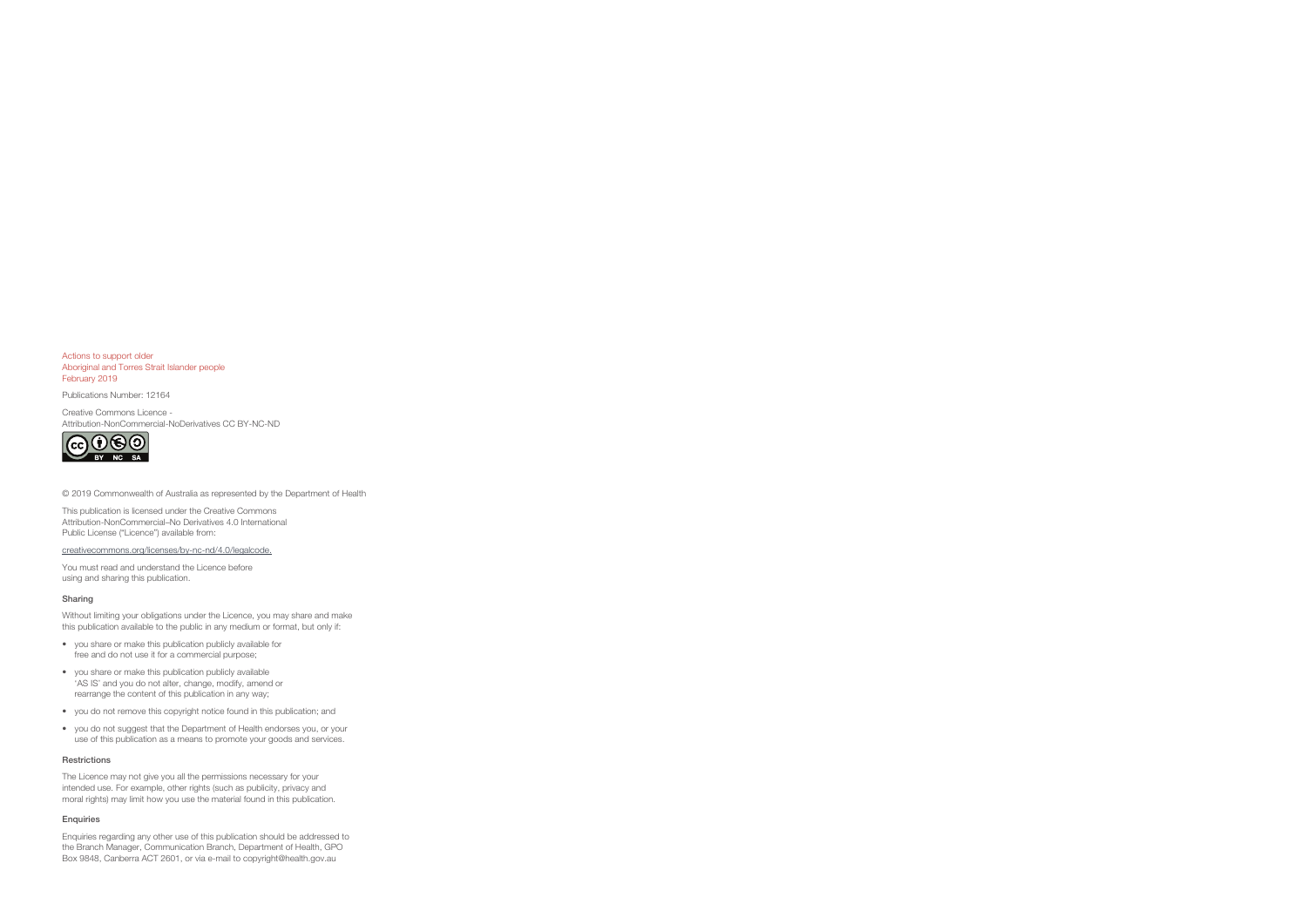## What are Aboriginal and Torres Strait Islander consumers looking for from their aged care providers?

Everyone in Australia has the right to access quality, inclusive and culturally safe aged care services that cater to their individual needs and respect their background and life experiences.

The Australian Government has published the Aged Care Diversity Framework and a series of action plans to help the aged care sector to better cater for the diverse characteristics and life experiences of older Australians. The Framework and action plans were developed following extensive community consultations.

This document captures the voices of Aboriginal and Torres Strait Islander people expressed through those consultations. It is intended both to help Aboriginal and Torres Strait Islander people express their needs when speaking with aged care providers and as a resource to support people working in aged care to understand the perspectives of Aboriginal and Torres Strait Islander people.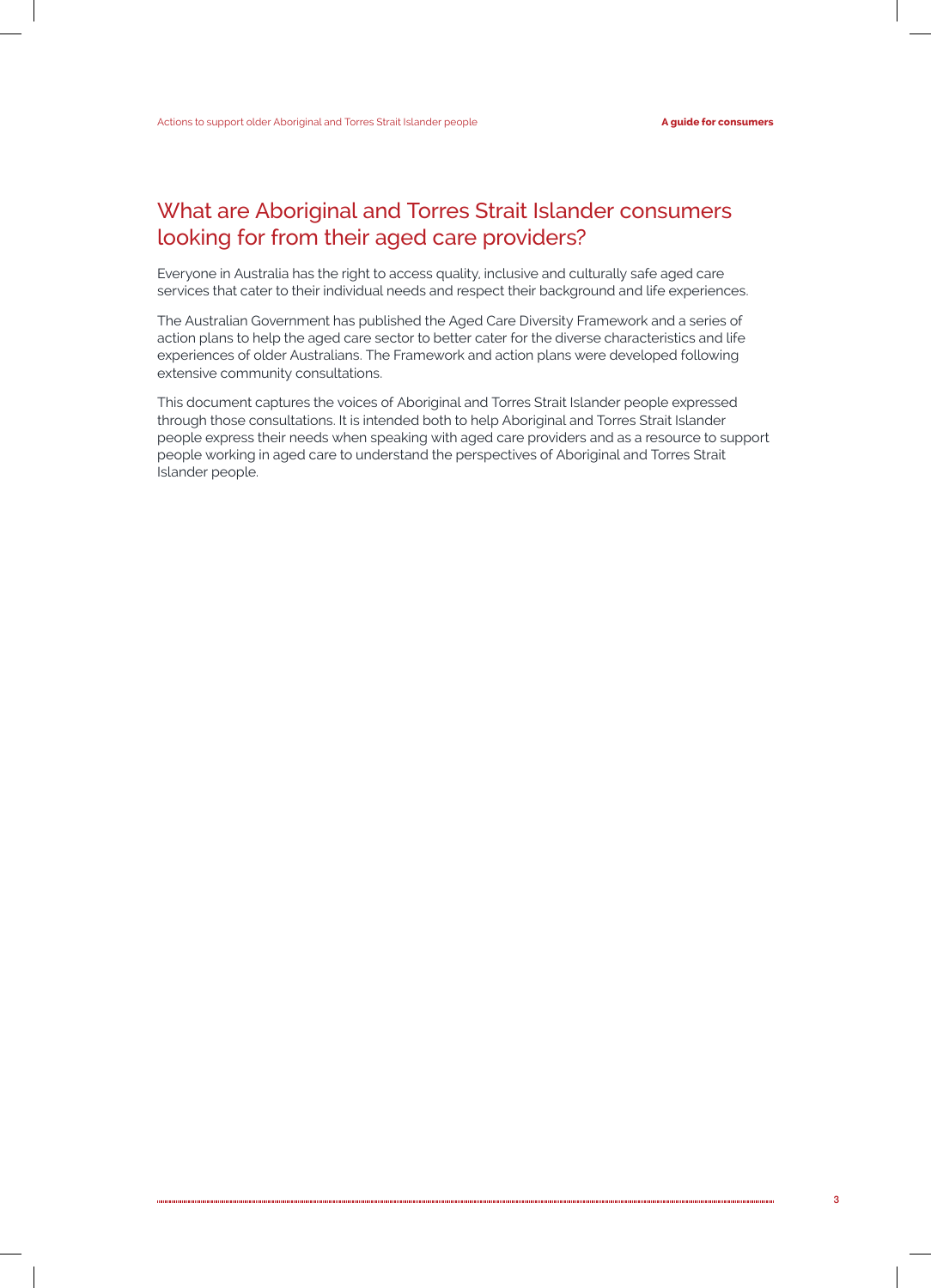#### **Outcome for Consumers 1: Making informed choices**

*We should have* easily accessible information about the aged care system, services that we understand and find the information helpful to exercise choice and control over the care we receive.

- We should be able to talk to authoritative people face to face to get the information we need to make informed choices.
- We each want to get the information about our aged care assessments and our options from people we trust – which could mean our designated representative from an Aboriginal and Torres Strait Islander organisation.
- We can get support with future planning.
- We want communications to be presented to us in a way that respects our culture and our experiences – especially for those of us who are from the Stolen Generations.
- We each want members of our families who we have individually chosen to be present whenever we are being given authoritative information about our aged care options or when we are being asked to make a decision.
- We want information provided in 'plain language' in a variety of media (written, video, pictorial), that focus on telling us:
	- How the aged care system has been designed, especially the reforms, and what this means to us as consumers
	- Our rights and entitlements in relation to aged care services, the resources allocated to them, and how to use them
	- Our sources of support, whether called 'system navigators', advocates, or trusted intermediaries
- We want an aged care system which makes it easy for us to use a trusted Aboriginal or Torres Strait Islander organisation/person to assist each of us – and represent us if we so decide – to navigate/work our way through MyAgedCare.
- We all expect to receive a detailed care plan that reflects (is aligned with) our aged care assessment.
- We would all like to receive a care plan that is itemised against the budget for our home care package level.
- We must all receive easy to understand monthly statements showing expenditure against our home care package budget.
- We all expect to receive an easy to understand but comprehensive Consumer Agreement with our service providers and to have someone we trust explain it to us.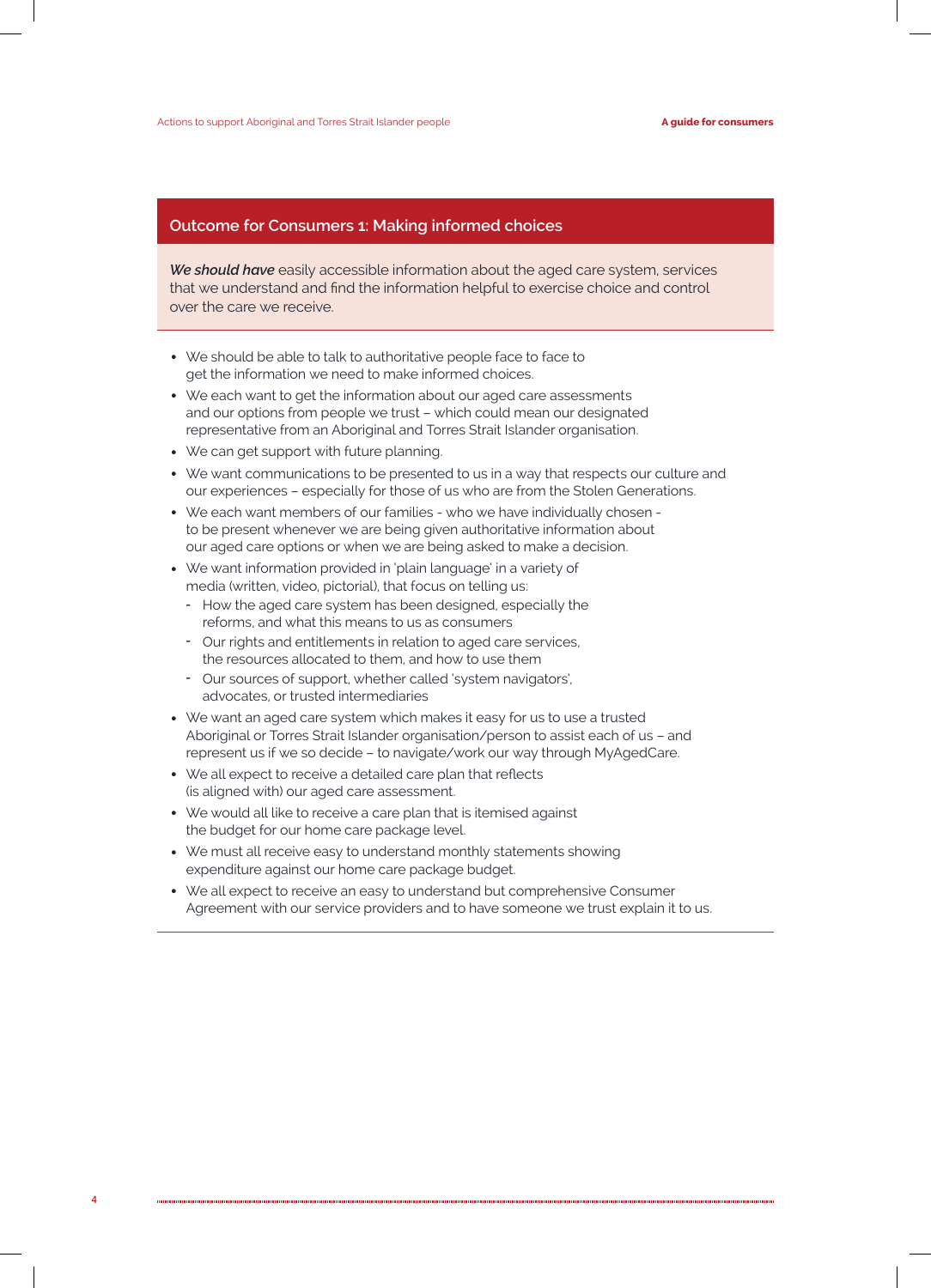#### **Outcome for Consumers 2: Adopting systemic approaches to planning and implementation**

*We should be* an active partner in the planning and implementation of the aged care system to meet our needs.

- We have control over our health and wellbeing decisions.
- We would each like to have a review of our care plan every 6 months at a minimum and when our needs change to ensure that our plan and the resources of our home care package meet our needs.

### **Outcome for Consumers 3: Accessible care and support**

Wherever we live - in rural, remote, regional and metropolitan Australian *we should have* access to aged care services and supports appropriate to our diverse characteristics and life experiences.

- We all want to access culturally safe aged care services, whether we live in a rural, regional or metropolitan area.
- We are able to live on Country and receive quality aged care services.
- For those of us who live in a remote area, our providers involve members of our communities in the design and delivery of some of the services in our care plan.

#### **Outcome for Consumers 4: A proactive and flexible aged care system**

*We should experience* a proactive and flexible aged care system that responds to the needs of all Australians including new and emerging communities, including an increasingly diverse aged care workforce.

- As 100% of the Stolen Generation will be aged 50 by 2023, we require:
	- a. an aged care system that is aware of the harmful impact of colonisation and the trauma caused by removing children from families
	- b. aged care services provided by organisations that do not have historical association with removing children from families
	- c. aged care workers who understand the risks of re-traumatising us survivors and the meaning of 'healing'
- We expect an aged care system where we are confident that quality standards are always complied with.
- We expect an aged care system that looks after us in residential and home settings.
- We expect the system will accommodate visits and involvement from our families and communities.